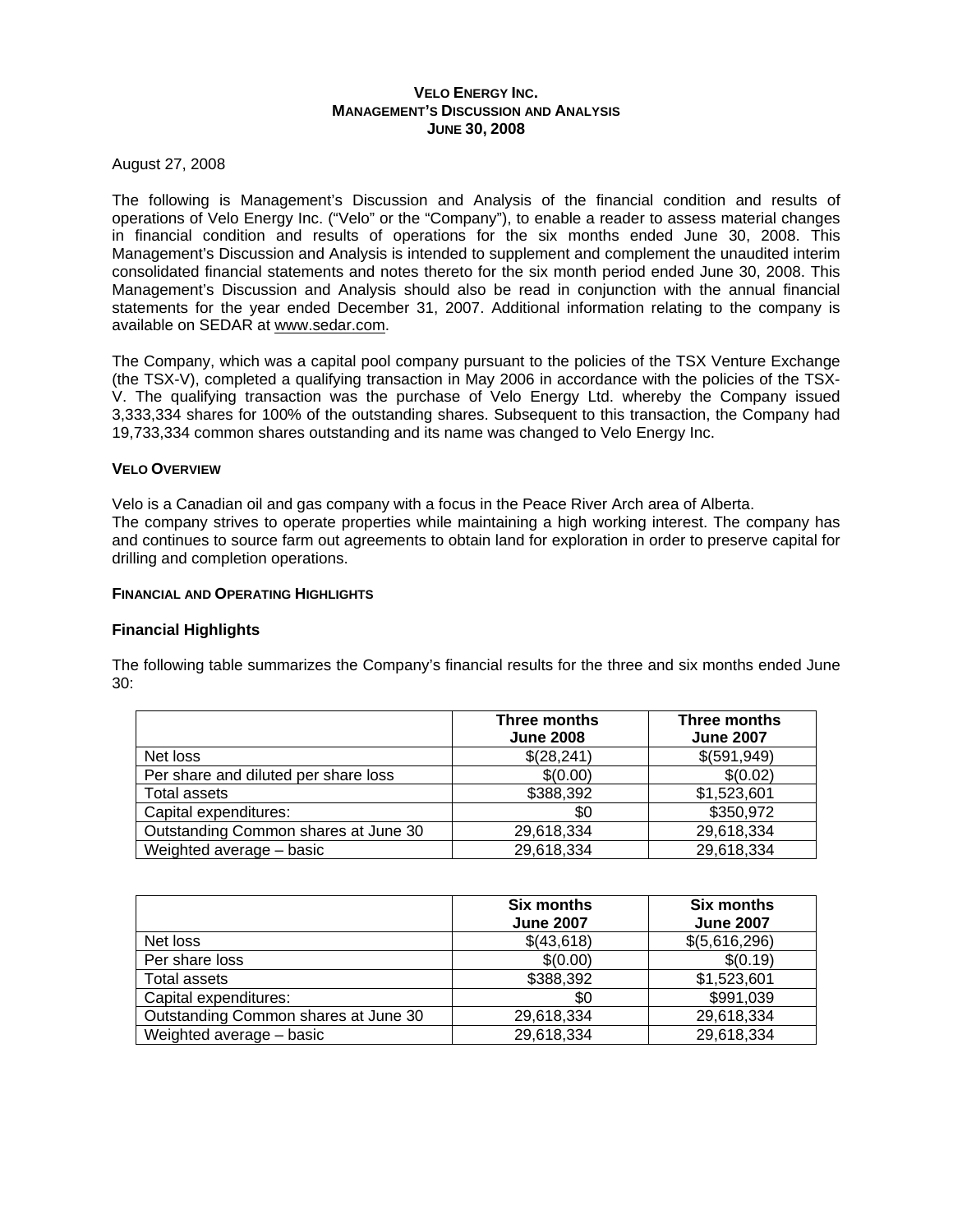#### **GENERAL AND ADMINISTRATIVE EXPENSES**

General and administrative expenses were \$31,751 (2007 - \$181,497) and \$50,230 (2007 - \$273,696) for the three and six months ended June 30, 2008, respectively. The decrease for the periods reflects the reduced operating activity of the Company. Legal fees were \$11,294 for the three months and \$26,538 for the six months. Transfer agent, filing fees and press releases totalled \$11,309 for the three and six months.

# **INTEREST AND INDEMNITY PAYABLE**

Interest expense was \$nil (2007 – \$31,082) and \$3,763 (2007 - \$31,082) for the three and six months ended June 30, 2008, respectively. The decrease is due to the large interest and penalty incurred in 2007 as a result of monies owing to Canada Revenue Agency from the failure to renounce adequate qualifying expenditures for the flow through shares issued in December, 2006. This failure also resulted in the indemnity payable of \$452,133 (2007 – Nil). The flow through share subscribers were indemnified in the case of an inadequate amount of qualifying expenditures being renounced.

# **OPERATIONS**

A recovery of \$6,572 was realized in the six months end June 30, 2008 as compared to an expense of \$64,009 in 2007. For the three months ended June 30, 2008 there was nil expense (2007 - \$39,668). Both changes were a result of reduced operating activity of the Company.

# **STOCK COMPENSATION EXPENSE**

Stock compensation expense was Nil for the three months (2007 – nil) and Nil for the six months ended June 30, 2008 (2007 – \$30,724). There were no new options issued during the quarter.

## **IMPAIRMENTS**

# **1. Petroleum and natural gas properties**

There was no impairment charge during the current quarter of the six months ending June 30, 2008. Included in the Company's 2007 quarterly expenses is a non-cash charge of \$349,163 and a non-cash charge of \$4,204,838 for the six month period, both related to an impairment of the carrying value of petroleum and natural gas properties. The impairment is the result of applying what is commonly known as the ceiling test which is prescribed under generally accepted accounting principles for exploration and production companies that use the full cost accounting method.

An impairment loss is recognized when the carrying value of a cost centre is not recoverable and exceeds its fair value. The carrying amount is not recoverable if the carrying amount exceeds the sum of the undiscounted cash flows expected from its use and eventual disposition.

An impairment loss is then measured as the amount by which the carrying amount of the petroleum and natural gas assets capitalized in a cost centre exceeds the sum of the fair value of proved and probable reserves and the costs of unproved properties that have been subject to a separate test for impairment and contain no probable reserves.

## **2. Goodwill**

There was no goodwill impairment during the current periods. At March 31, 2007, the Company tested goodwill for impairment and determined that based on the impairment of the oil and gas properties that the goodwill was impaired. As a result, a goodwill impairment charge of \$1,026,400 was recorded in the quarter.

## **DEPLETION AND DEPRECIATION**

Depletion and depreciation expense was Nil for the three months (2007  $-$  2,757) and Nil for the six months (2007 – 6,076) ended June 30, 2008. Office furniture and fixtures were sold in 2007.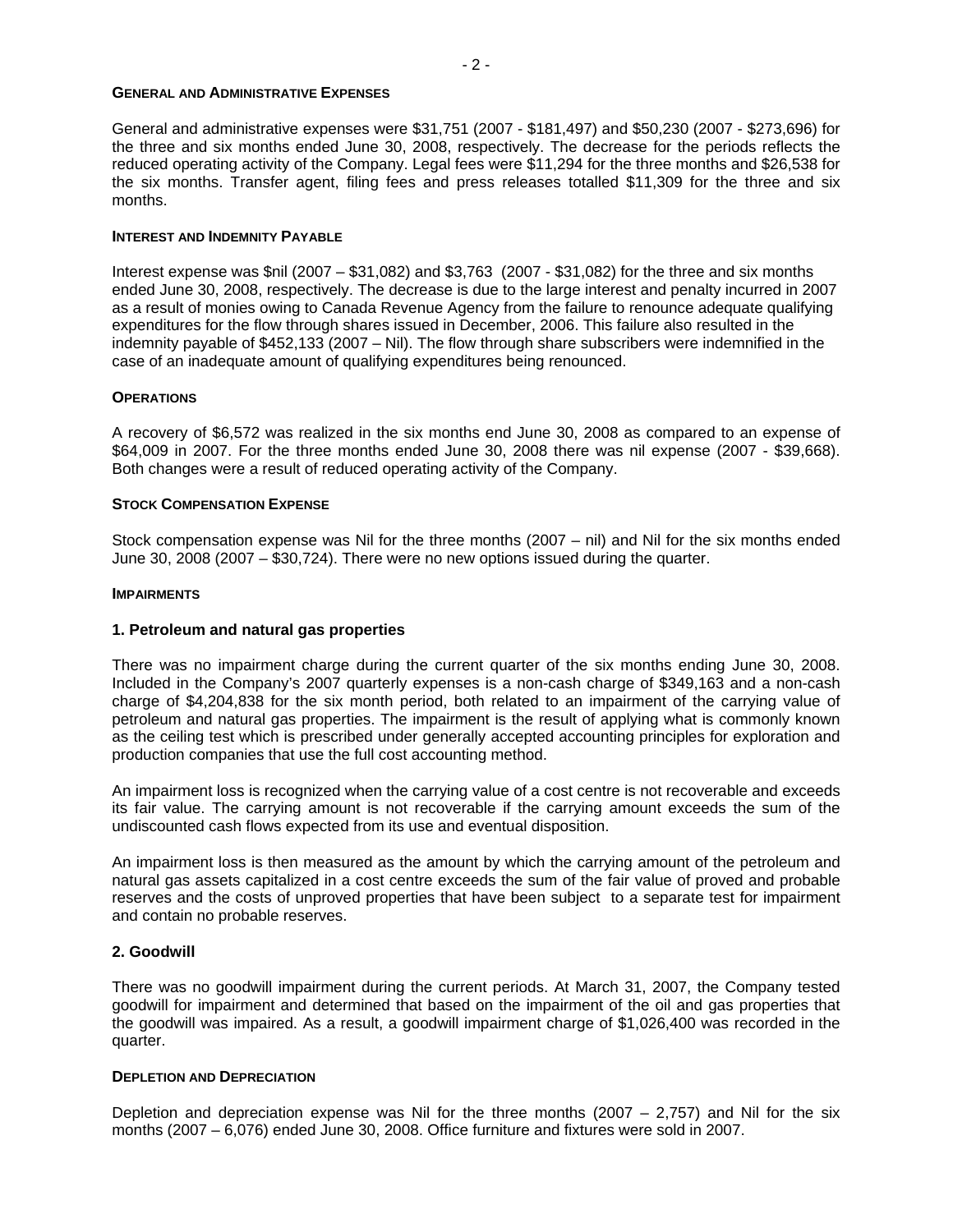# **CAPITAL EXPENDITURES**

Exploration and development for the three and six months ended June 30, 2008 were Nil (2007 – \$350,972 and \$991,039), respectively, as a result of the Company's reduced operating activity.

# **STATUS OF PETROLEUM AND NATURAL GAS PROPERTIES**

During 2007, Velo conducted several completion operations and tied in two wells. In Blueberry, at 16-25- 82-8W6, the recovery of identified hydrocarbons in the Basal Gething was impeded due to water inflow caused by the apparent lack of hydraulic isolation. The Middle Gething and Bluesky zones were perforated and no hydrocarbons were recovered. Subsequent to quarter end, the well was abandoned, cut and capped. The 13-30-82-7W6 well was tied in and put on production during the month of May, 2007. The well flowed intermittently during the month and was suspended due to uneconomic flow rates.

At Pica 13-6-84-5W6, the well was completed in a middle Gething zone and was tied in for production during the month of December 2007. The Pica well flowed for approximately 21 days prior to watering out. The well is currently suspended pending the review by Velo and its partners of an upper Gething zone.

During the month of December 2006 the Woking 05-02-76-5W6 well was completed in the Gething and Bluesky formations with no success. The well is presently completed in the Spirit River Formation with uneconomic flow rates on perforation. Velo and its partner are evaluating a stimulation of the zone to enhance production. Operations at Woking were suspended pending this evaluation.

## **TRANSACTIONS WITH RELATED PARTIES**

During the quarter the Company borrowed \$20,000 (2007 - \$Nil) from a corporation controlled by three directors of the Company. The loan is repayable upon demand and bears interest at prime plus 5%.

The above-noted related party transaction was in the normal course of business and was measured at the exchange value which was the amount of consideration established and agreed to by the related parties.

## **SUBSEQUENT EVENTS**

# **Settlement of December 2006 Flow-Through Obligation**

Having obtained the conditional approval of the TSX Venture Exchange ("TSX-V"), on July 24, 2008 the Company issued 5,990,554 shares from treasury at a price of \$0.075 per share settling an the indemnity obligation of \$449,292. These shares are subject to a 4 month hold period in Canada.

## **New Joint Venture**

Velo has entered into a confidential joint venture and participation agreement (the "Agreement") with a private Alberta company, to jointly participate in a drilling, completion, seismic, recompletion of wells located on certain lands in Southern Alberta. The Company has committed up to a maximum of \$1,000,000 to be expended by the end of 2009 on qualifying Canadian Exploration Expenses or Canadian Development Expenses. Generally, Velo will pay 100% of costs to earn 50% of the private company's working interest in each well.

# **Other**

Final payments to trade creditors of Velo Ltd. have been made and the restructuring completed. In July, 2008, Velo Energy Ltd. was sold to Daran Energy Services Corp., a private Alberta company, for nominal consideration. The sale includes the shares of Velo Energy Ltd. and the debt owing from Velo Energy Ltd. to the Company.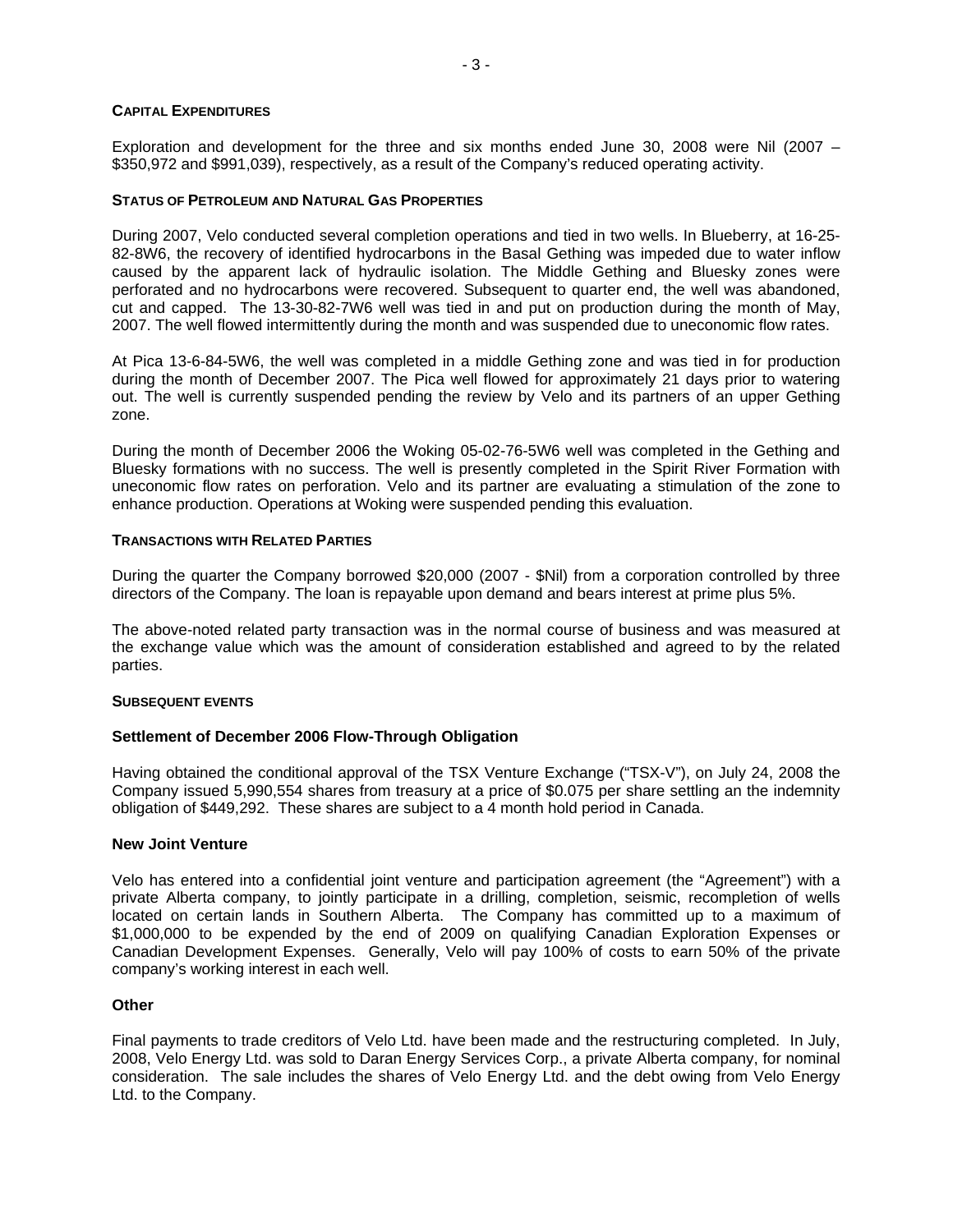# **Private Placement**

Velo completed a private placement raising \$1.5 million by issuing 30 million common shares at \$0.05 per share. The Company paid finders fees of \$57,500 (5%) in connection with \$1,150,000 of the financing.

## **LIQUIDITY**

At June 30, 2008, the company had negative working capital of \$1,611,104 and cash of \$1,402. As discussed above, with the numerous events completed subsequent to June 30, 2008, namely; the final payment of 17% under the trade creditor proposal, the share for debt settlement of the indemnity payable, the sale of Velo Energy Ltd. and the completion of the private placement the Company has been able to eliminate the working capital deficit at June 30 and create a surplus estimated to be in excess of \$1 million.

With the financial transactions undertaken subsequent to June 30 and the entering into of the new joint venture, the Company is now in position to resume exploration and development activity of oil and gas properties.

## **FINANCIAL INSTRUMENTS**

The Company's financial instruments consist of cash, receivables, and accounts payable and accrued liabilities. It is management's opinion that the Company is not exposed to significant interest, currency or credit risks arising from these financial instruments and that the fair value of these financial instruments approximates their carrying value.

# **SHARE CAPITAL**

The company is authorized to issue an unlimited number of common and preferred shares. As at June 30, 2008, there were 29,618,334 common shares issued and outstanding; Nil common shares issuable upon the exercise of warrants; 100,000 common shares issuable upon exercise of stock options at a price of \$0.25 per share, 750,000 common shares issuable upon exercise of options at a price of \$0.30 per share and 250,000 common shares issuable upon exercise of options at a price of \$.20 per share expiring five years from the date of grant.

In December 2006, the Company granted to the agents of the flow-through share issuance, warrants to purchase 798,500 common shares at a price of \$.20 per common shares. The warrants expired in June 2008.

## **COMMITMENTS**

The Energy Utility Board has required a letter of credit be established with them for the abandonment of wells. The letter of credit totals \$342,187 and is secured with cash.

## **CONTINGENCY**

The President of the Company was dismissed during the second quarter of 2007. He has filed a wrongful dismissal action against the Company's wholly owned subsidiary, Velo Energy Ltd. The subsidiary will aggressively defend its position. The maximum potential exposure to the subsidiary is \$60,000.

## **SELECTED QUARTERLY INFORMATION**

The following information refers to the three months ended:

|                                    | June 30,<br>$2008($ \$) | March 31<br>$2008($ \$) | December 31,<br>$2007($ \$) | September 30,<br>$2007($ \$) |
|------------------------------------|-------------------------|-------------------------|-----------------------------|------------------------------|
| Revenue                            |                         |                         | \$28,168                    |                              |
| Net loss                           | 28.241                  | 15.377                  | 799.159                     | 257.793                      |
| Net loss per share-basic & diluted | .00                     | .00                     | .02                         |                              |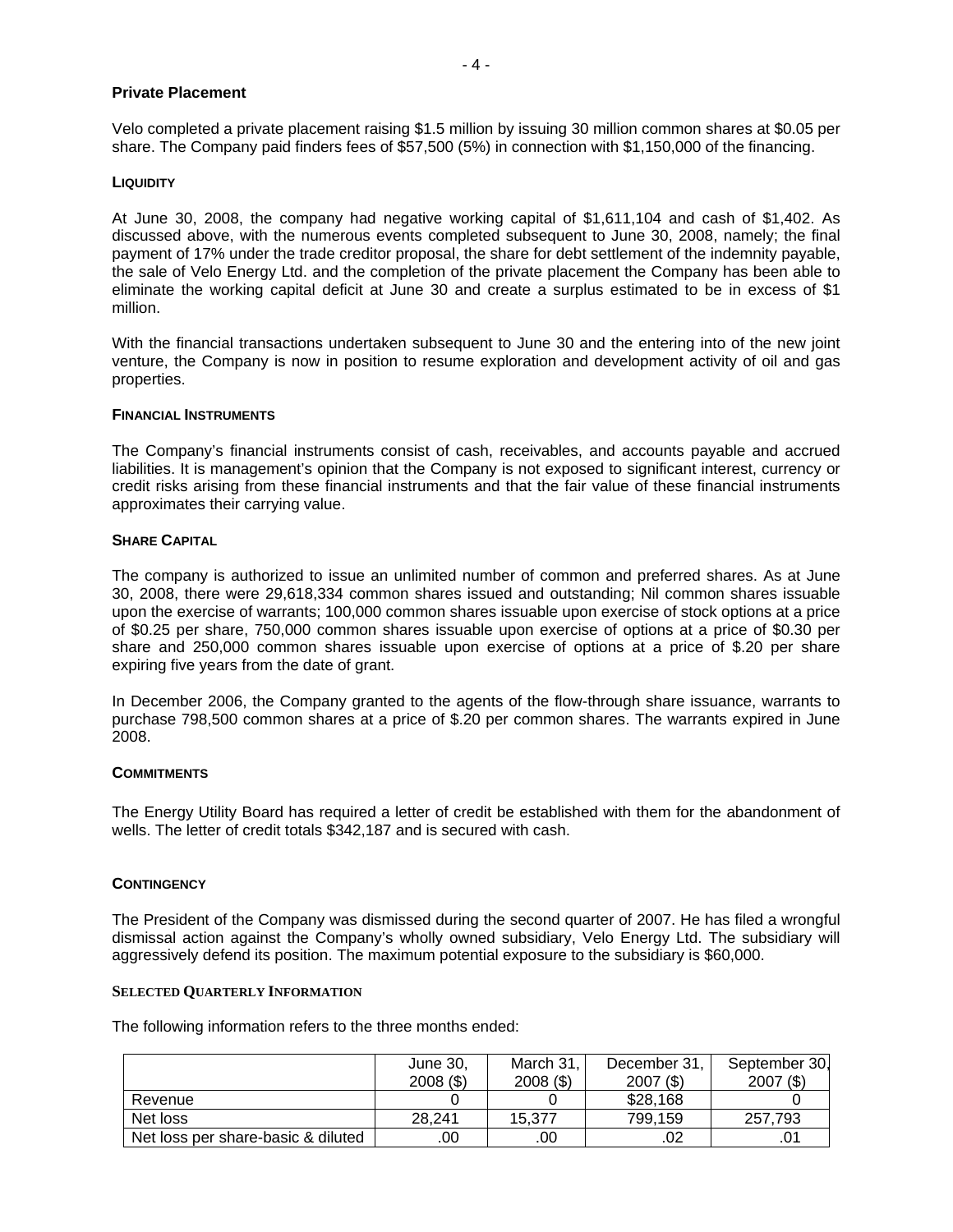|                                    | June 30,<br>$2007($ \$) | March 31,<br>$2007($ \$) | December 31,<br>$2006($ \$) | September<br>$30, 2006 \, (\$)$ |
|------------------------------------|-------------------------|--------------------------|-----------------------------|---------------------------------|
| Revenue                            | 9.565                   | 48                       | 13.694                      | 14.123                          |
| Net loss (income)                  | 591.949                 | 5.024.347                | 133.951                     | 91.093                          |
| Net loss per share-basic & diluted | .02                     |                          |                             |                                 |

# **ACCOUNTING PRONOUNCEMENTS**

## **Accounting changes**

The CICA amended Handbook Section 1400 "General Standards of Financial Presentation" effective for periods beginning on or after January 1, 2008 to include requirements to assess and disclose the Company's ability to continue as a going concern. The adoption of this new section did not have an impact on the Company's financial statements.

In December 2006, the CICA issued Handbook section 1535 "Capital Disclosures" which is effective for years beginning on or after October 1, 2007. The Company manages its capital to ensure it will be able to continue as a going concern while maximizing the return to shareholders largely through equity sales. These stock issues depend on numerous factors including a positive oil and gas environment, positive stock market conditions, a company's track record, and the experience of management. The capital structure of the Company consists of shareholder's equity, comprising issued capital and deficit.

In December 2006, the CICA issued Handbook Section 3862, "Financial Instruments – Disclosures" and Handbook Section 3863, "Financial Instruments – Presentation" to replace Handbook Section 3861, "Financial Instruments – Disclosure and Presentation". Section 3862 expands on the disclosures previously required under Section 3861 that establishes standards for disclosures about financial instruments and non-financial derivatives and identifies the information that should be disclosed about them. Section 3863 is consistent with the presentation requirements of Section 3861 that establishes standards for presentation of financial instruments and non-financial derivatives. These sections apply to interim and annual financial statements for fiscal periods beginning on or after October 1, 2007. The effect on the Company's financial statements was not material.

## **Critical Accounting Estimates**

Management is required to make judgments, assumptions and estimates in the application of generally accepted accounting principles that have a significant impact on the financial results of the Company.

Capitalized costs relating to the exploration and development of oil and gas reserves, along with estimated future capital expenditures required in order to develop proved reserves, are depleted and depreciated on a unit-of-production basis using estimated proved reserves.

The carrying value of property, plant and equipment is reviewed at least annually for impairment. Impairment occurs when the carrying value of the assets is not recoverable by the future undiscounted cash flows. The cost recovery ceiling test is based on estimates of proved reserves, production rates, oil and gas prices, future costs and other relevant assumptions. By their nature, these estimates are subject to measurement uncertainty and the impact on the financial statements could be material.

Liability recognition for asset retirement obligations associated with oil and gas well sites and facilities are determined using estimated costs discounted based on the estimated life of the asset. These capitalized costs are amortized on a unit-of-production basis, consistent with depletion and depreciation. Over time, the liability is accreted up to the actual expected cash outlay to perform the abandonment and reclamation.

In order to recognize stock-based compensation expense, the Company estimates the fair value of stock options granted using the Black-Scholes model which uses assumptions related to interest rates, expected life of the option, volatility of the underlying security and expected dividend yields. These assumptions may vary over time.